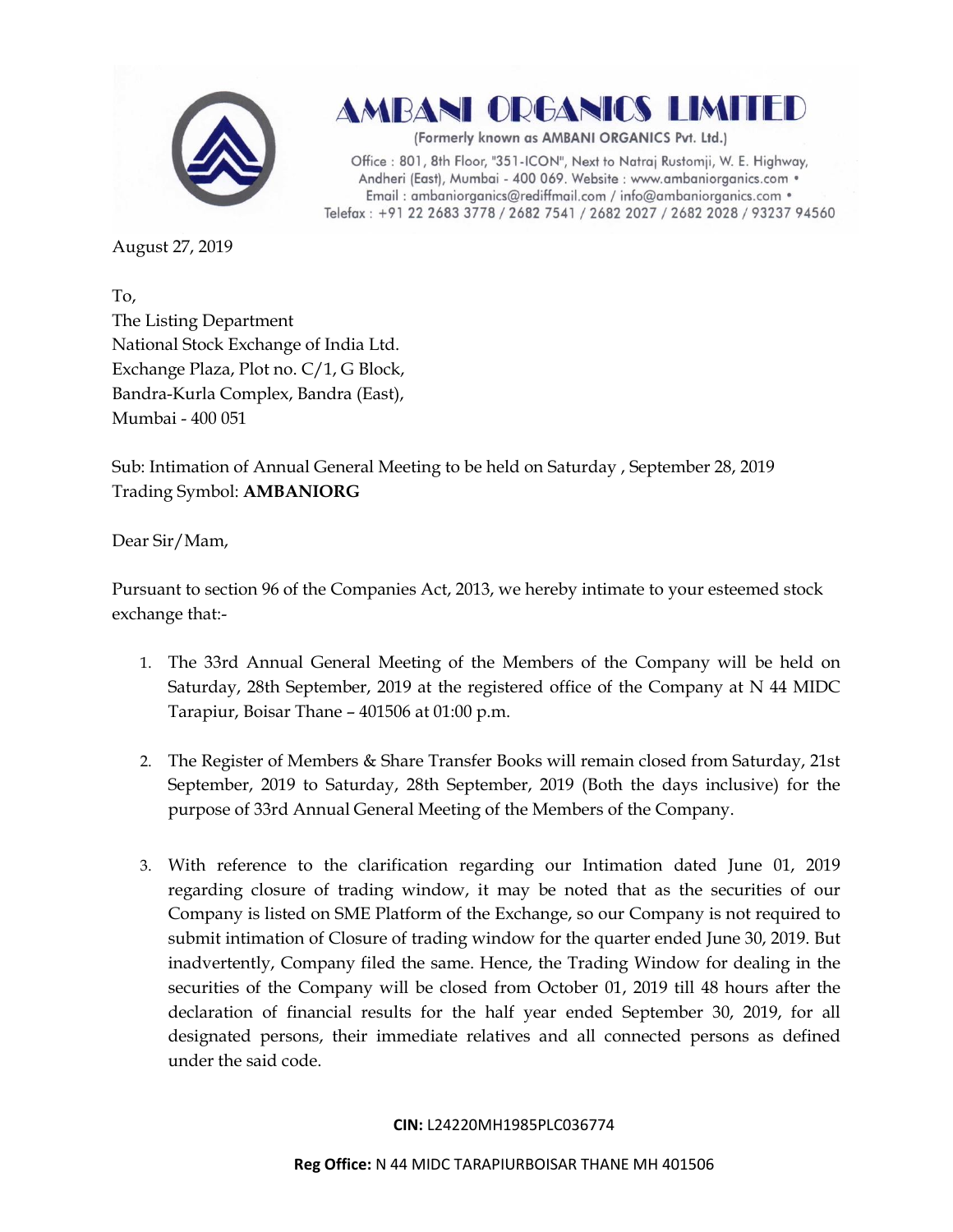We are enclosing herewith notice of 33rd Annual General Meeting for your record.

Thanking you, Yours sincerely, For Ambani Orgaics Limited

Apooni Rakesh Shah Wholetime Director (Din: 00503116)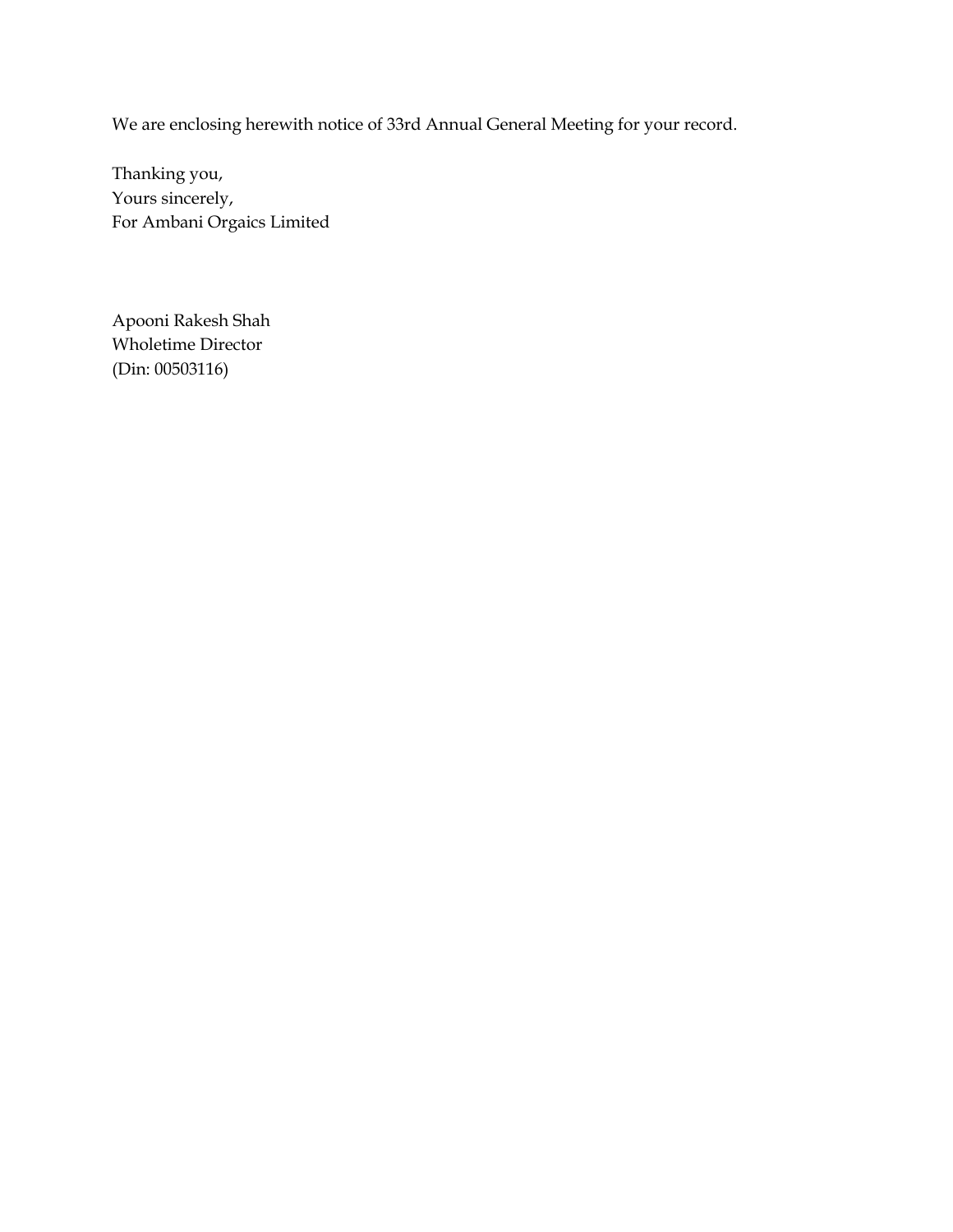

## **AMBANI ORGANICS LIMITED CIN: U24220MH1985PLC036774**

**Regd Office:** N 44 MIDC Tarapur, Boisar Thane-401506

**Corporate Office:** 801,8th Floor,"351-ICON", Next to Natraj Rustomji, W.E.Highway, Andheri (East), Mumbai-400069

**Ph- 022 26833778/26827541/ 26822027/2028**

**Web:** www.ambaniorganics.com **E-Mail id:** [ambaniorganics@rediffmail.com/](http://ambaniorganics@rediffmail.com/) [info@ambaniorganics.com](mailto:info@ambaniorganics.com)

# **NOTICE**

Notice is hereby given that 33rd Annual General Meeting of the members of **Ambani Organics**  Limited will be held on Saturday, 28<sup>th</sup> September, 2019 at 01:00 p.m. at the registered office of the Company situated at N 44 MIDC Tarapur, Boisar Thane - 401506 to transact the following businesses :-

## **ORDINARY BUSINESS:**

## **1. Adoption of Financial Statement**

To receive, consider and adopt (a) the Audited Standalone Financial Statements of the Company for the financial year ended March 31, 2019, together with the Reports of the Board of Directors and the Auditors thereon; (b) the Audited Consolidated Financial Statements of the Company for the financial year ended March 31, 2019, together with the Report of the Auditors thereon.

# **2. Re- appointment of Mr. Sharad P Kothari (DIN: 08029922) as a Director liable to retire by rotation**

To appoint a director in place of Mr. Sharad P Kothari (DIN: 08029922) the Director who retires by rotation at this meeting and being eligible, offers himself for re-appointment.

**Date**: 27th August, 2019 **For Ambani Organics Limited**

**Place**: Mumbai

**Sd/-**

 **Rakesh Shah Managing Director (DIN: 00503074)**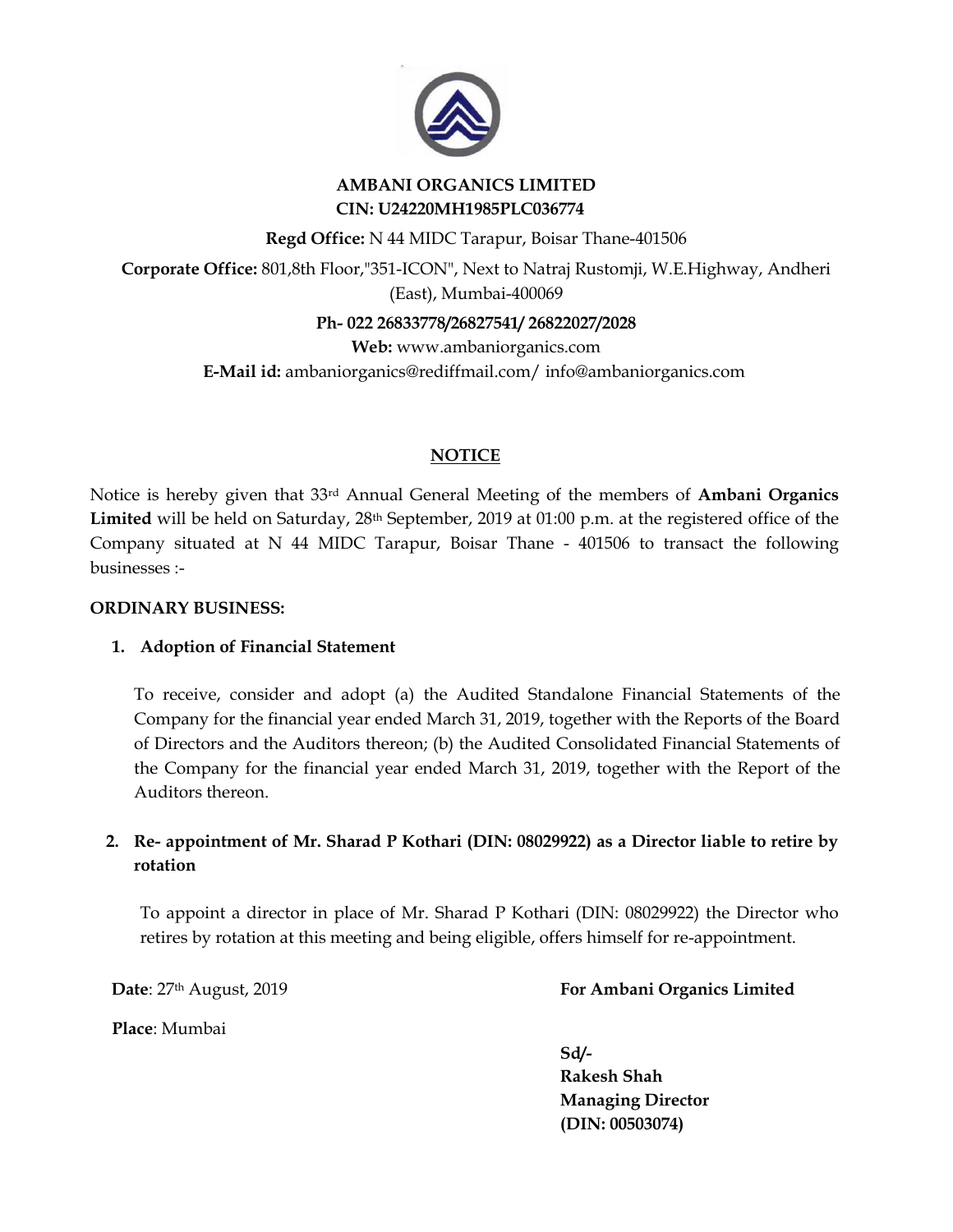### **NOTES:**

- 1. A Member entitled to attend and vote is entitled to appoint a proxy to attend and vote instead of himself/herself and the proxy need not be a Member. A person can act as a proxy on behalf of members, not exceeding fifty and in the aggregate not more than 10% of the total share capital of the company, carrying voting rights. A member holding more than 10% of the total share capital of the company carrying voting rights may appoint a single person as proxy and such person shall not act as a proxy for any other person or shareholder. The proxy forms should be lodged with the Company at its Registered Office at least 48 hours before commencement of the meeting.
- 2. Members may note that the details of the Director seeking re-appointment as required under Regulation 36(3) of the Securities and Exchange Board of India (Listing Obligations and Disclosure Requirements) Regulations, 2015 ('Listing Regulations') and Secretarial Standard on General Meetings (SS-2) issued by the Institute of Company Secretaries of India (ICSI) forms an integral part of the notice. Requisite declarations have been received from the Director for seeking his / her re-appointment.
- 3. Relevant documents and registers will be available for inspection by the members at the Registered Office of the Company on the date of AGM.
- 4. The instrument of Proxy, in order to be effective, should be duly completed and deposited at the Registered Office of the Company not less than 48 hours before the commencement of the AGM. A Proxy Form is annexed to this Notice. Proxies submitted on behalf of limited companies, societies, etc. must be supported by appropriate resolution or authority as applicable.
- 5. Members/Proxy holder/Authorised Representative are requested to bring duly filled Attendance Slip enclosed herewith along with their copy of the Notice to attend the Meeting.
- 6. In case of joint holders attending the Meeting, the first holder as per the Register of Members of the Company will be entitled to vote.
- 7. Electronic copy of the Notice is being sent to all the Members whose email addresses are registered with the Company/Depository Participant(s) for communication purposes unless any Member has requested for a hard copy of the same. For Members who have not registered their email address, physical copy of the Notice is being sent in the permitted mode. Members may note that this Notice will also be available on the Company's website i.e[. www.ambaniorganics.com](http://www.ambaniorganics.com/)
- 8. The Corporate Members intending to send their authorized representative(s) to attend the AGM are requested to send a duly certified copy of the Board Resolution authorizing their representative(s) to attend and vote at the AGM.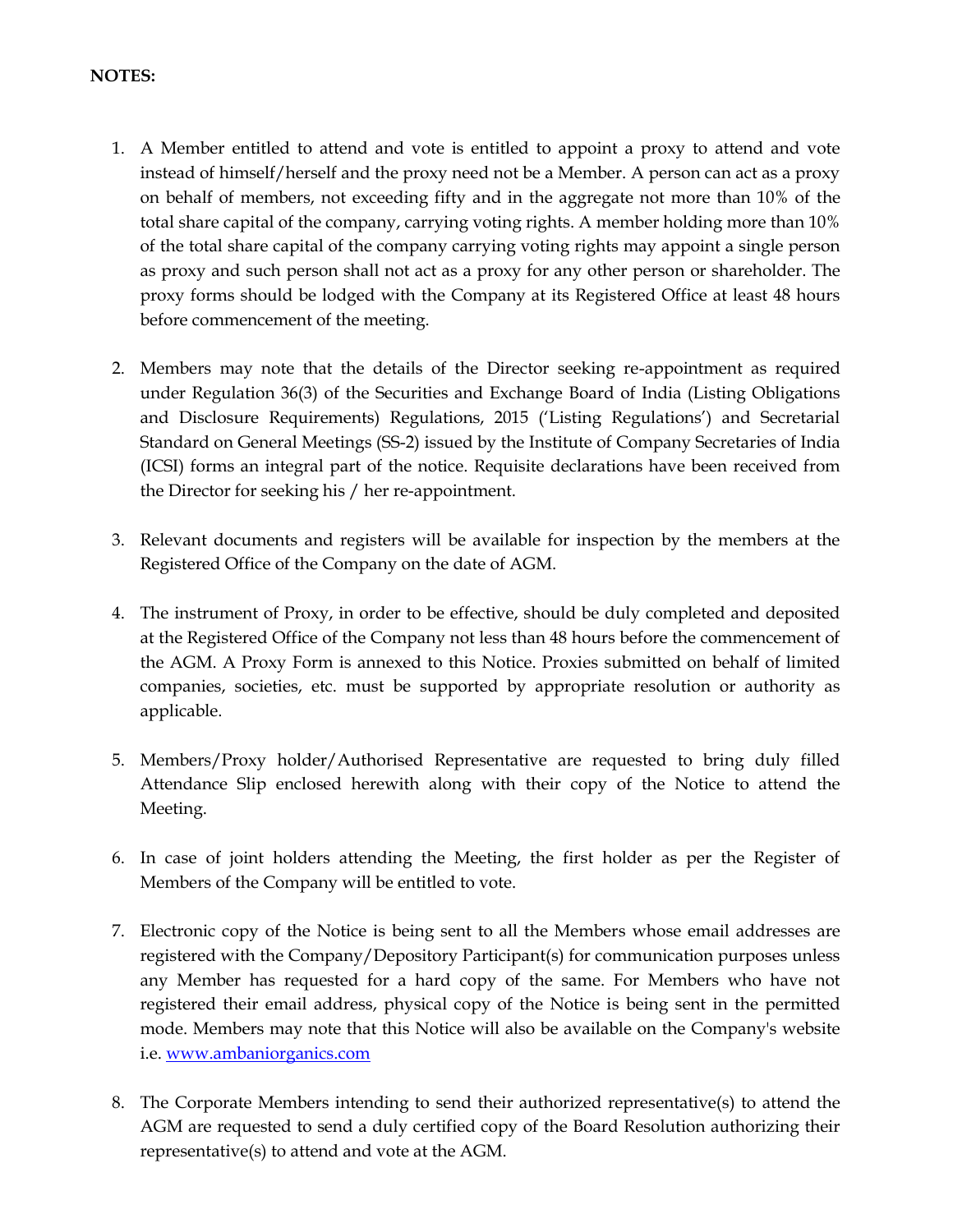- 9. The register of members and transfer books of the company shall remain closed from Saturday, 21st September, 2019 to Saturday, 28<sup>th</sup> September, 2019 (both days inclusive) for this Annual General Meeting and for determining the names of members eligible for dividend on Equity Shares, if declared at a meeting.
- 10. The Annual Report of the Company, circulated to the Members of the Company will also be made available on the Company's website at <u>www.ambaniorganics.com</u>
- 11. In compliance with Section 108 of the companies Act, 2013 read with the Companies (Management and Administration) Rules, 2014 and regulation 44 of the Listing Regulation, the company is not providing e-voting facility as SME listed company is not required to provide e-voting facility to its Shareholders.
- 12. The route map showing directions to reach the venue of the AGM is annexed and forms part of the Notice.

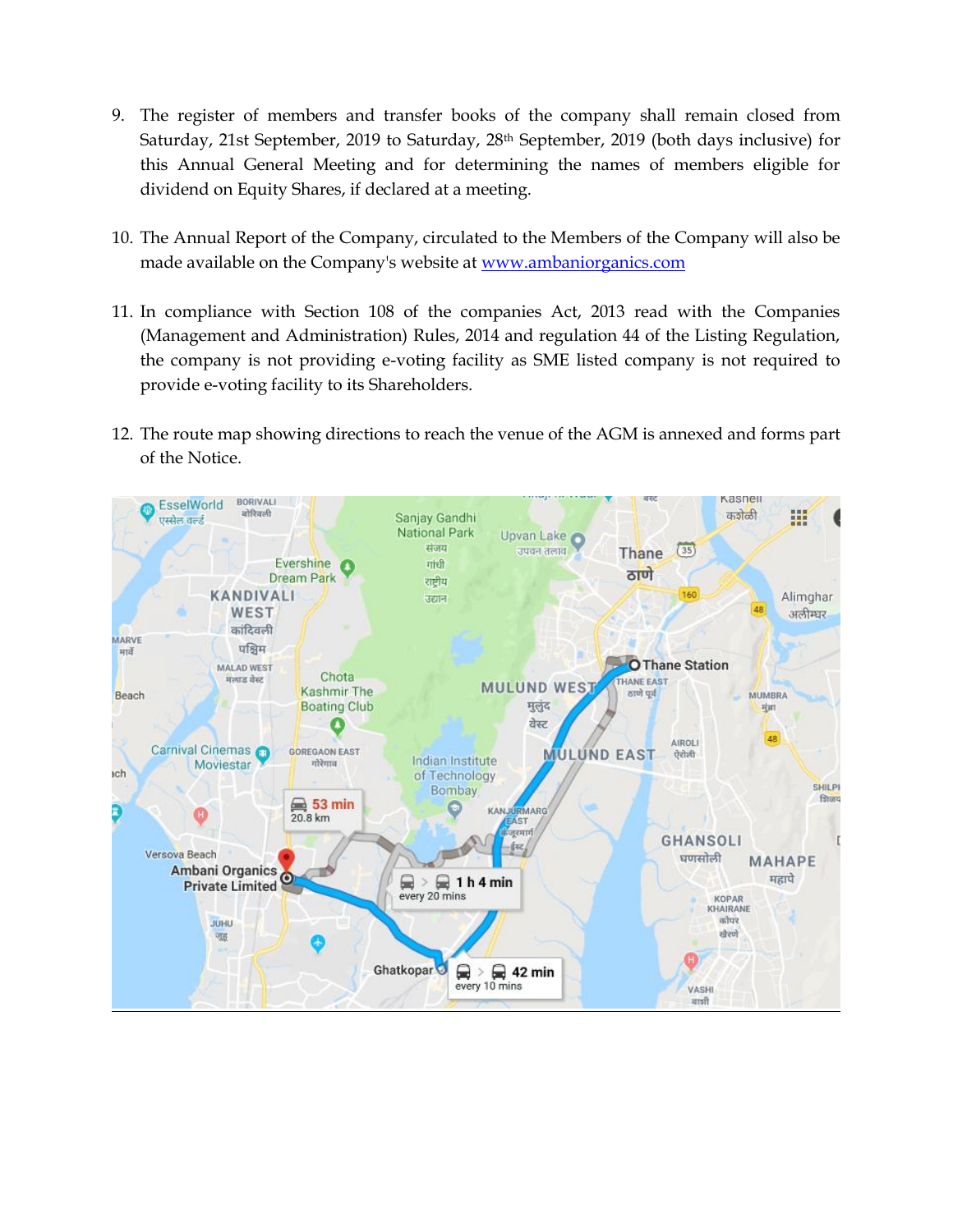**Detail of Director Seeking re-appointment at the 33rd Annual General Meeting of the Company.** 

| Name of Director                             | Mr. Sharad P Kothari                   |  |  |  |
|----------------------------------------------|----------------------------------------|--|--|--|
| <b>DIN</b>                                   | 08029922                               |  |  |  |
| Nationality                                  | Indian                                 |  |  |  |
| Date of Appointment                          | 20/12/2017                             |  |  |  |
| <b>Expertise in Specific Functional Area</b> | Experience of over 50 years of         |  |  |  |
|                                              | experience in domestic marketing       |  |  |  |
| Qualifications                               | B.Sc.                                  |  |  |  |
| Listed Companies in which he holds           | <b>NIL</b>                             |  |  |  |
| directorship and the Board Committee         |                                        |  |  |  |
| membership/chairpersonship                   |                                        |  |  |  |
| Number of shares held in the company         | <b>NIL</b>                             |  |  |  |
| Disclosure<br>of<br>relationships<br>between | Sharad Kothari is the father of Apooni |  |  |  |
| directors inter-se                           | Shah and father in-law of Rakesh Shah. |  |  |  |
|                                              |                                        |  |  |  |

Save and except Mr. Sharad P Kothari and his relatives, to the extent of their shareholding interest, if any, in the Company, none of the Directors of the Company and their relatives is concerned or interested, financially or otherwise, in the resolution set out at Item No. 2 of the notice.

By order of the Board

**Date**: 27<sup>th</sup> August, 2019 **For Ambani Organics Limited** 

**Place**: Mumbai

**Sd/-**

 **Rakesh Shah Managing Director (DIN: 00503074)**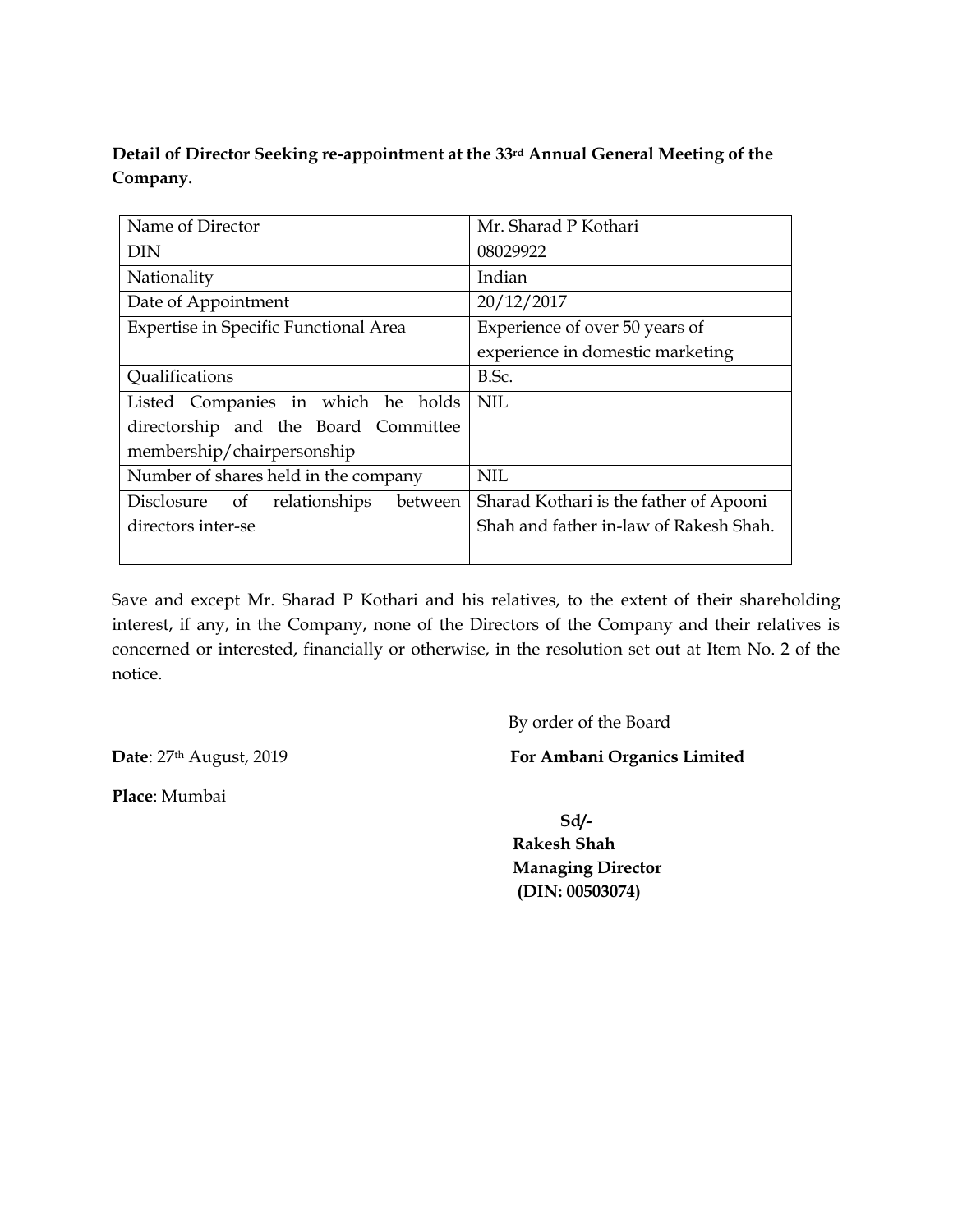## **ATTENDANCE SLIP**

(To be presented at the entrance)

# Annual General Meeting On 28th day of September, 2019 AT 01.00 P.M. AT N 44 MIDC Tarapur, Boisar Thane 401506

I hereby record my presence at the Annual General Meeting of the Company held on 28th day of September, 2019 AT 01.00 P.M. at N 44 MIDC Tarapur, Boisar Thane 401506.

|  | Folio No. __________________________DP ID No. __________________________________ |  |
|--|----------------------------------------------------------------------------------|--|
|  |                                                                                  |  |
|  |                                                                                  |  |
|  |                                                                                  |  |

**Note:**

**\_\_\_\_\_\_\_\_\_\_\_**

- 1. Only Member/Proxyholder/Authorised Representative can attend the Meeting.
- 2. Member/Proxyholder/Authorised Representative should bring his/her copy of the Notice of the EGM for reference at the Meeting.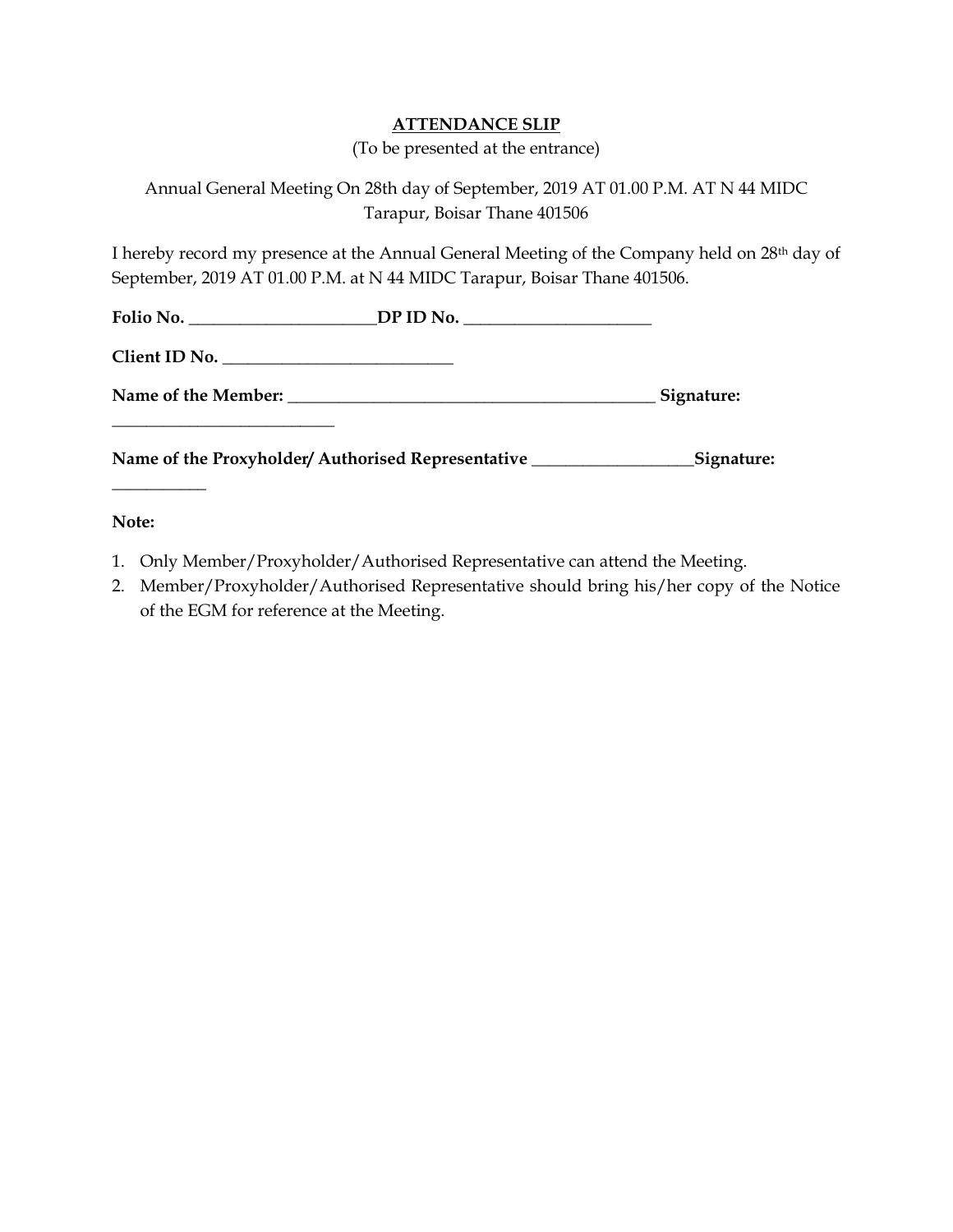### **PROXY FORM**

|                | [Pursuant to Section 105(6) of the Companies Act, 2013 and Rule 19(3) of the Companies (Management<br>and Administration) Rules, 2014] |  |
|----------------|----------------------------------------------------------------------------------------------------------------------------------------|--|
|                | Name of the Member(s): $\sqrt{\frac{m}{m}}$                                                                                            |  |
|                |                                                                                                                                        |  |
|                | E-mail Id: Folio No./Client ID No. _________________________DP ID No. ___________                                                      |  |
|                | I/We, being the member(s) of Equity Shares of Ambani Organics Limited, hereby appoint:                                                 |  |
| $\mathbf{1}$ . |                                                                                                                                        |  |
|                |                                                                                                                                        |  |
| 2.             |                                                                                                                                        |  |
|                | <u>Signature: contract of failing him</u>                                                                                              |  |
| 3.             |                                                                                                                                        |  |
|                |                                                                                                                                        |  |

as my/our proxy to attend and vote (on a poll) for me/us and on my/our behalf at the Annual General Meeting on 28th day of September, 2019 at 01.00 P.M. AT N 44 MIDC Tarapur, Boisar Thane 401506 and at any adjournment thereof in respect of such resolutions as are indicated below:

\*\* I wish my above Proxy to vote in the manner as indicated in the box below:

\_\_\_\_\_\_\_\_\_\_\_\_\_\_\_\_\_\_\_

| Resolution<br>No.        | <b>Resolution</b>                                                                     | For | <b>Against</b> |
|--------------------------|---------------------------------------------------------------------------------------|-----|----------------|
| <b>Ordinary Business</b> |                                                                                       |     |                |
|                          | Adoption of Financial Statements along with Directors and Auditor's<br>Report thereon |     |                |
|                          | Re-appointment of Mr. Sharad P Kothari who retires by rotation                        |     |                |

| Signed this |    | day of $\overline{\phantom{a}}$ |  | 2019 |           |    |         | Affix     |
|-------------|----|---------------------------------|--|------|-----------|----|---------|-----------|
|             |    |                                 |  |      |           |    | Revenue |           |
|             |    |                                 |  |      |           |    | Stamp   |           |
|             |    |                                 |  |      |           |    |         |           |
| Signature   | of | Shareholder                     |  |      | Signature | of | Proxy   | holder(s) |